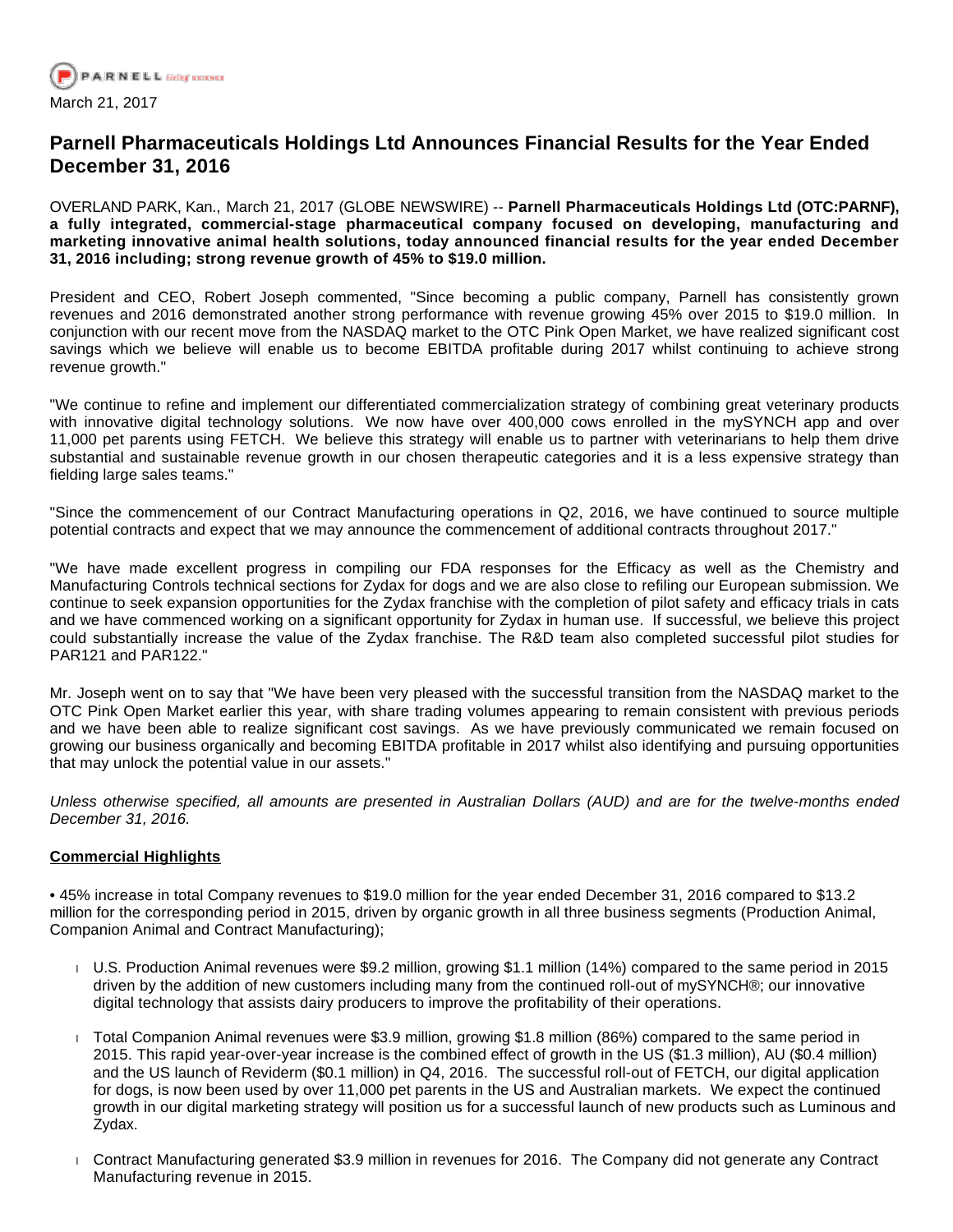• During 2017, we expect to see continued strong revenue growth from all three Business Segments, and coupled with cost reductions instituted in the 4<sup>th</sup> quarter of 2016, we anticipate Parnell returning to EBITDA profitability during 2017.

- We expect double digit growth in our Production Animal business segment driven by growth in the US, Australian and New Zealand markets as well as the resumption of sales in some Middle Eastern markets and Canada where we did not make sales in 2016 due to the transition to new marketing partners. We anticipate mySYNCH will continue to be the main driver of sales in the US market. In total, we expect our Production Animal business segment to deliver over 50% EBITDA margin in 2017.
- Our Companion Business is expected to achieve strong double digit revenue growth in 2017, driven by increasing sales of Zydax in Australia and Glyde for Dogs in the US and Australia; achieved through expanding use of the FETCH platform. We also expect strong growth of Reviderm, recently launched in the US and a potential launch in Australia, along with the launch of Glyde for Cats and Luminous in the US. With recent cost reductions in our Companion Animal business segment, coupled with strong revenue growth, we expect to be approximately EBITDA breakeven in 2017 for this business segment.
- The Contract Manufacturing business segment is expected to grow in 2017 with the potential commencement of at least one new contract manufacturing agreement. We continue to field a number of inbound enquiries for contract manufacturing services and in 2017 we will increase our outbound promotion of our services. We expect that, with recent regulatory challenges being faced by other contract manufacturers, our facility will become more attractive as a modern and compliant sterile manufacturing facility. We also anticipate that we will commission new manufacturing equipment to enable us to manufacture medicated "chews" for dogs and cats. Once complete, this would not only ensure a high quality, low cost supply of our own products (Glyde and Luminous) but may enable us to expand our contract manufacturing capabilities to manufacture pharmaceutical "chews" for other companies. We believe that the "chew" dosage form is an area of high demand due to ease of administration for the pet owner yet there is limited supply capability and capacity from other contract manufacturers who are FDA approved.

### **Development Highlights**

• Zydax for Dogs: in 2016 we received a response to our filings of the two remaining major technical sections; Efficacy and Chemistry and Manufacturing Controls, or CMC, from the FDA and we also received an initial response to our European submission. Throughout 2016 we compiled the necessary data and we had pre-submission conferences with the FDA to plan our responses. We now expect to submit our FDA filing of the CMC section in March, 2017 and the efficacy section in late Q2, 2017. If both sections are deemed acceptable, we could achieve a potential approval in late 2017 and launch shortly thereafter. We also expect to refile our European submission in April, 2017 which could potentially lead to an approval in late 2017. This is later than anticipated but we continue to be optimistic about the commercial prospects for Zydax, especially considering recent events associated with other investigative or recently launched products.

• Zydax Cats: as we have previously communicated, we believe the market for osteoarthritis, or OA, treatments for cats is a large and underserved market. In the US there are no approved products for the long term treatment of the clinical signs of OA in cats yet there are over 50 million cats and the incidence of degenerative joint disease in cats is estimated to be as high as 90%. One of the major obstacles to successfully treating OA is the higher rates of toxicity of many drugs in cats. We completed a successful pilot safety study of Zydax in cats and we believe that we have a high chance of success of replicating these results in a Target Animal Safety study for submission to regulatory authorities. We also believe that we can utilize a substantial portion of the CMC section from Zydax for dogs. During 2016, we also investigated the use of potential measurement tools for assessing changes in the clinical signs of osteoarthritis in cats. This pilot efficacy study has informed us as to potential designs for a pivotal efficacy study.

• Disease Modification Claim for Zydax: we have long believed that Zydax may have the potential to be the first drug approved with a true disease modification claim. We have investigated a number of potential trial designs that could be used to justify this claim and we expect to complete one of these trials in 2017.

• Zydax Geographic Expansion: we continue to receive interest from potential marketing partners for Zydax, including Europe. As we have previously communicated, we believe the terms of any such deal are likely to be more favorable as we progress closer to approval. Once we complete our EU and US re-filings, we anticipate commencing the registration process for Zydax for dogs in other markets such as Canada.

• Zydax Human Use: Zydax contains an active substance that is closely related to products currently being used for human use. In 2015, Parnell acquired the rights which are believed to be the only available supply of the starting material for these drugs and thus the companies investigating the development of human drugs need Parnell to supply this material. In addition to owning the supply of the starting material, Parnell's patented manufacturing process is also an attractive asset to these companies, as is our Drug Master File that has been compiled for veterinary products but which may also be applicable to the human drugs. A number of companies have expressed interest in partnering with Parnell in this area which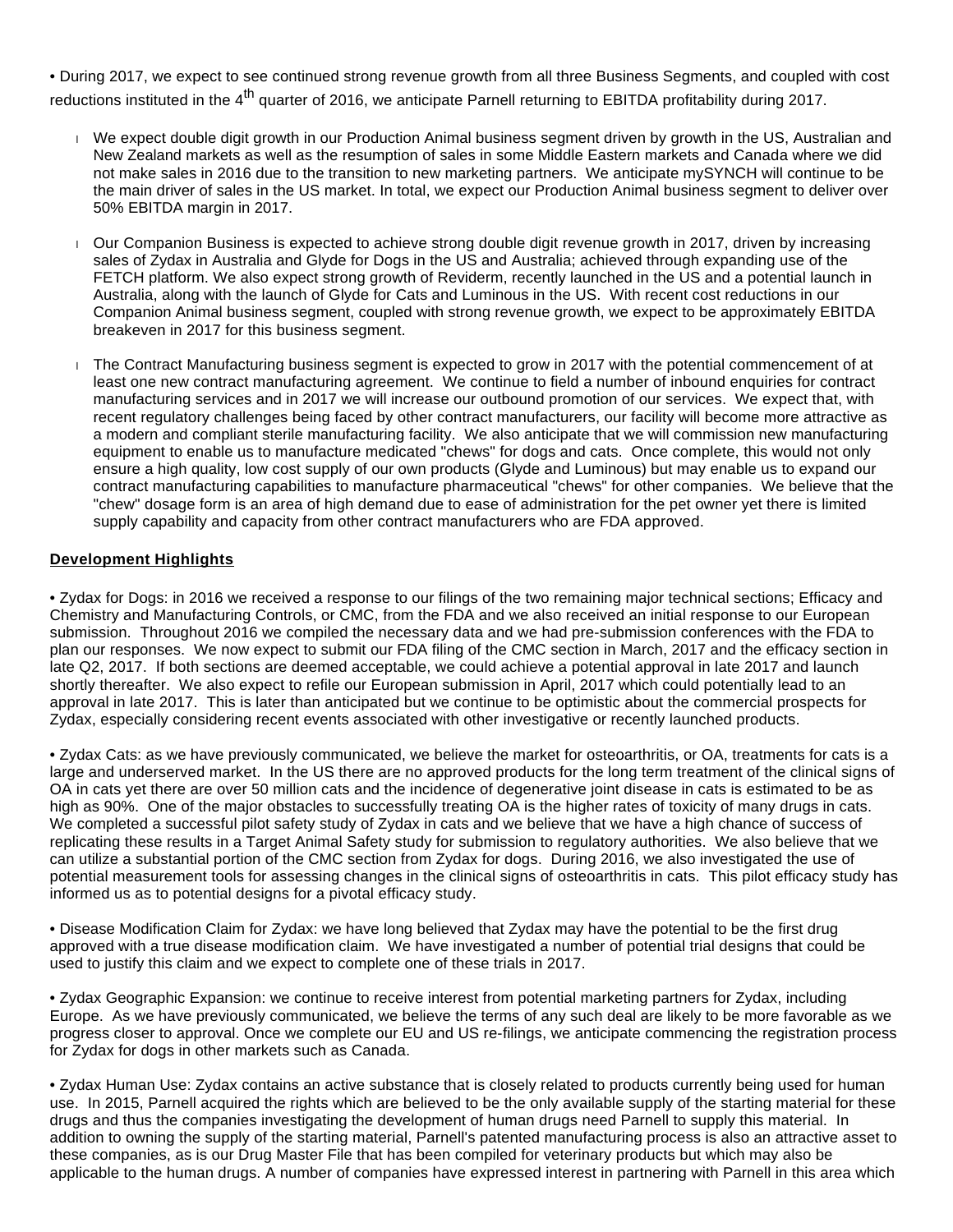may lead to a potential deal signing in 2017.

• PAR121: we successfully completed in-vitro and in-vivo studies in 2016 that demonstrated the bone-regeneration properties of PAR121. We now expect to progress in-vivo studies in larger species and if successful move into pivotal safety and efficacy studies in dogs. We continue to believe that the market for a bone regenerating agent is substantial and that PAR121 would be a very unique therapeutic proposition.

• PAR122: we successfully completed in-vivo and in-vitro efficacy and safety studies which demonstrated that PAR122 can thicken the epidermal layer of skin and is not an irritant when applied topically. We believe there are various paths to market for this compound that may result in a marketable product quickly and inexpensively.

## **Corporate Highlights**

• In November, 2016 we entered into a four-year USD\$20.0 million senior secured credit facility with US based lenders, SWK Holdings LLC, HI PPH LLC, and R-S Healthcare Management. A portion of these proceeds, (USD\$11.8 million), was used to retire the term loan we established with Midcap Financial in June, 2015. We expect the new senior secured credit facility to provide sufficient capital to complete the transition from our investment phase to planned profitability in 2017. Given the strong cash generation of our commercial stage businesses, this debt finance provides attractive non-dilutive capital, especially as there were no equity instruments associated with this loan. The interest rate is low double digits and there is an interest only period of 24 months.

• After assessing the costs associated with remaining a NASDAQ listed company, and the substantial costs of becoming a US issuer as at January 1, 2017 (estimated in totality to exceed \$USD3.0 million in 2017), the Board elected to file a Form 25 to voluntarily delist our shares from the NASDAQ Global market as at December 31, 2016. In January 2017, Parnell securities began trading on the OTC Pink Open Market under a new ticker: PARNF. Since making this transition, the company's shares are trading in volumes similar to or exceeding that which was occurring whilst on the NASDAQ. It is also notable that since becoming a publicly listed company in June 2014, none of the founders or key management personnel have sold any Parnell shares and in some cases, continued to buy shares. The Board continues to strongly believe in the prospects for Parnell and in the inherent value of the assets that have been developed over the last ten or more years.

### **Financial Results (for the year ended December 31, 2016)**

### **Revenue**

Total revenue of \$19.0 million for the year ending December 31, 2016, a 45% increase compared to the same period in 2015.

Our operating segments performed as follows:

• Production Animal - US: Revenue for year ended December 31, 2016 was \$9.2 million, an increase of \$1.1 million, or 14%, over the same period in 2015. Our market share continues to grow lending support to our differentiated value proposition combining clinical science leadership (through the PROCEPT™ breeding program) with digital technology (mySYNCH) for this high margin business segment.

• Production Animal - Rest of World (ROW): Revenue for year ended December 31, 2016 decreased by \$0.9 million (31%) to \$2.1 million compared to the same period in 2015. This decrease is the combined effect of increases in Australia (\$0.1 million) and Africa (\$0.2 million), offset by declines in New Zealand (\$0.3 million) due to a year with very low milk prices driving dairy farmers to seek cost savings. Revenues in the Middle East also declined (\$0.2 million) due to the transition to a new marketing partner which meant no sales were booked in 2016 but are expected to return in Q1, 2017. We also saw a decline in revenues for Canada (\$0.7 million) for the same reason. In Canada, we expect revenues to return in 2017 with the appointment of a new marketing partner and in future years we expect substantial growth with the introduction of our reproductive hormone Gonabreed. Previously we have only sold Estroplan in Canada. We also expect to pursue geographic expansion in 2017 for our reproductive hormone products, in particular in Europe which we expect could provide an attractive additional revenue stream.

• Companion Animal: Companion Animal revenues were \$3.8 million, growing \$1.8 million (86%) for the year ending December 31, 2016 compared to the same period in 2015. This increase is due to growth in Glyde sales in the US (\$1.3 million), growth in both Zydax and Glyde sales in Australia (\$0.4 million) and the US launch of Reviderm (\$0.1 million). We expect our Companion Business to grow again in 2017 from sales of Glyde, Reviderm and Luminous in the US as well as Glyde and Zydax in Australia. With this revenue growth and a right-sizing of our sales and marketing expenditure, we expect to bring this business segment to profitability in 2017. We also expect to see significant growth in the utilization of our FETCH digital application. This entirely new business paradigm has been implemented in approximately 700 veterinary clinics in the US. In 2017, we expect to refine the focus of FETCH to become an effective customer acquisition and retention tool which we believe will grow our customer base (of veterinary clinics and pet owners) but also drive a significant increase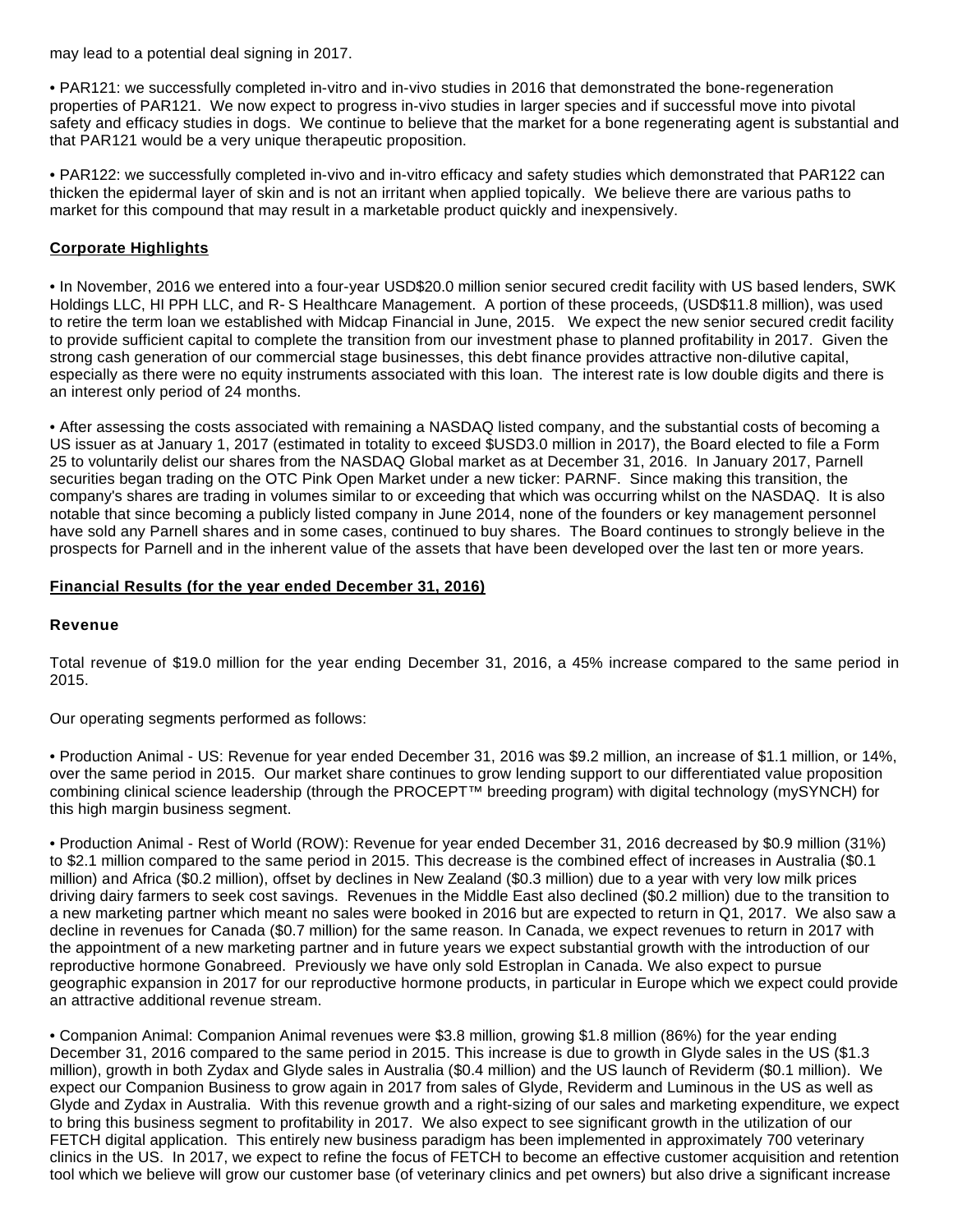in profit margins. As we have consistently stated, we believe this business model is superior to traditional animal pharmaceutical models that mostly rely on large and expensive sales forces and product bundling and price discounting to acquire market share. We believe that the progress we have made to date in the US Companion Animal business demonstrates the success of this model and replicates the success we have achieved in Australia over many years.

• Contract Manufacturing - Revenue of \$3.9 million was generated for the year ending December 31, 2016. No revenue was generated during the comparable period in 2015. We continue to prospect additional CMO opportunities, and given the rarity of our FDA and EMA approved sterile manufacturing facility, we expect to attract several new opportunities in 2017.

### **Expenses**

Cost of Sales for the year ending December 31, 2016 was \$9.0 million, compared to \$7.7 million for the comparable period in 2015. This 16% increase year on year, was driven by a 45% increase in sales. 2016 Gross margin as a percentage of revenue, using a Cost of Goods Sold - Product basis, was 81.4% compared to 82.1% in 2015, due to a higher mix of Companion and Contract Manufacturing sales in 2016 compared to 2015.

Selling and Marketing expenses increased \$2.3 million, or 20%, for the year ended December 31, 2016 compared to the same period in 2015 resulting from the full year effect of the Companion Animal sales and marketing team and associated support functions to launch Glyde Chews and FETCH in the U.S. in September 2015. Our Production Animal business segment has long been profitable, as has our Australian Companion Animal Business however during Q4, 2016 we reviewed the level of investment in Selling and Marketing costs for the US Companion Animal business and decided to reduce the level of expenditure through to the launch of Zydax thereby improving our profitability of this operating segment. We anticipate the combination of reduced personnel expenditure with an increased focus on our digital technologies will drive faster and more profitable revenue growth of Glyde, Reviderm and Luminous. In total, we expect this will reduce annual expenditure on sales and marketing costs by approximately \$6 million in 2017 as compared to 2016.

Regulatory and R&D spending in 2016 of \$1.5 million was an increase of \$0.6 million over the prior year. The increase is the full year effect of additional staffing added in 2015 to support our new product filings, in addition to incremental expenditure on product development projects (PAR121 and PAR122). All development costs directly associated with the Zydax development work during the years ended December 31, 2016 and 2015 have been capitalized. We believe our R&D processes are cost and time efficient, and are sufficiently precise to determine the feasibility of prospective products. This approach affords us the ability to both progress our current portfolio of pipeline candidates while simultaneously pursuing in-licensing opportunities in 2017.

Administration expenses increased \$1.3 million, or 11%, in the year ended December 31, 2016, compared to the same period in 2015. This increase was driven by higher staffing and external costs to support a substantially larger Commercial and R&D organization in the US; increased compliance, regulatory and legal costs associated with being a public company; and shared-based compensation related to stock options and restricted share units to a larger base of US and Australian employees. As with Sales and Marketing Expenses, the Board of Directors determined that significant cost savings could be made in Administration expenses and these were put into effect during Q4, 2016. We therefore expect to see a reduction in these expenditures in 2017 of nearly \$4 million.

Finance costs and Net foreign exchange losses on borrowings costs increased \$2.5 million, or 197%, for the year ended December 31, 2016 compared to the same period in 2015. This increase in 2016 is predominantly due to the fees associated with the pay down of our previously held \$USD11.0 million term loan. This facility was in place in the first 10 months of 2016 and was paid off with the proceeds from of our new \$USD20.0 million term loan in November 2016. In addition, the previously held term loan of \$USD11.0 million commenced in June 2015, so was only in place for 6 months of 2015.

Other Income for the year ended December 31, 2016 was \$0.9 million compared to \$6.7 million in 2015. This decline is due to foreign exchange movements of \$3.1 million, primarily between the Australian dollar and the US dollar. In 2015 we also reported non-recurring other income of \$2.6 million. In addition, in 2015, \$0.4 million in government grants were received from the Kansas Department of Commerce compared to \$0.1 million in 2016. For 2016, \$0.9 million was recorded in Other Income as part of research and development incentives received in Australia, compared to \$0.8 million in 2015.

Net loss after tax for the year ended December 31, 2016 increased to \$21.7 million compared to \$13.7 million in 2015. As stated previously, we expect the Net loss after tax to reduce markedly in 2017 due to ongoing reduction in expenses and increasing revenues.

Net loss per weighted-average share was (\$1.37) for the year ended December 31, 2016 compared to a (\$1.03) per share loss for the same period in 2015.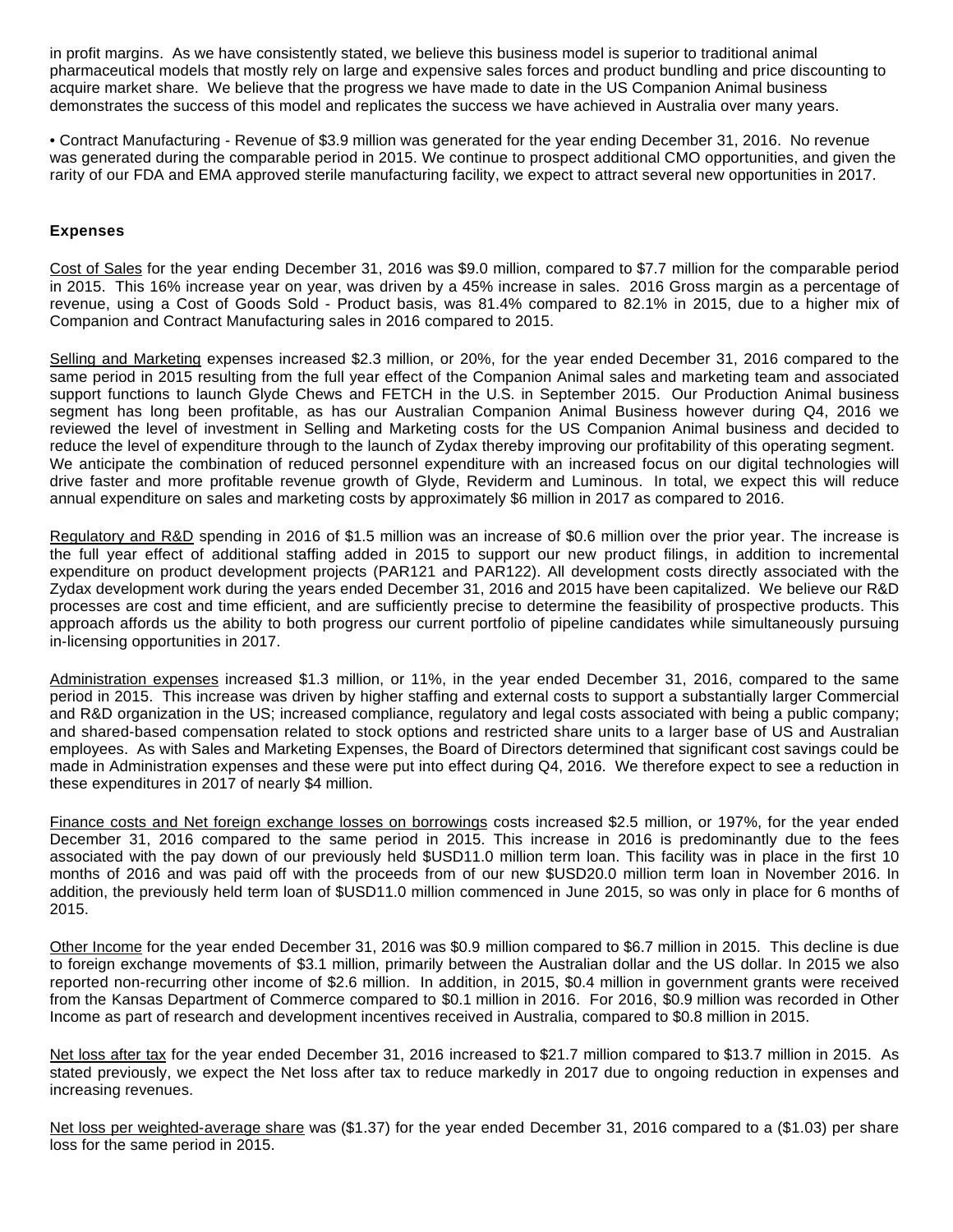Cash and cash equivalents as of December 31, 2016, were \$7.1 million compared to \$5.7 million at December 31, 2015.

### **Conference Call Information**

Management will host a conference call on March 21, 2017 at 5:00 pm ET to discuss financial results and answer questions. Investors and analysts can access the conference call by dialing (877) 244-6184 FREE (U.S./Canada) or (920) 663-6271 (International) and using conference ID# 78918738.

A telephone replay will be available for one week following the call by dialing (855) 859-2056 FREE (U.S./domestic) and (404) 537-3406 using the conference ID# 78918738.

#### **About Parnell**

Parnell (PARN) is a fully integrated, veterinary pharmaceutical company focused on developing, manufacturing and commercializing innovative animal health solutions. Parnell currently markets six products for companion animals and production animals in 14 countries and augments its pharmaceutical products with proprietary digital technologies - FETCH™ and mySYNCH®. These innovative solutions are designed to enhance the quality of life and/or performance of animals and provide a differentiated value proposition to our customers. Parnell also has a pipeline of 7 drug products covering valuable therapeutic areas in orthopedics, dermatology, anesthesiology, nutraceuticals and metabolic disorders for companion animals as well as reproduction and mastitis for cattle.

For more information on the company and its products, please visit [www.parnell.com.](http://www.parnell.com/)

#### **Cautionary Note Regarding Forward-Looking Statements**

This press release contains forward-looking statements and information within the meaning of the U.S. Private Securities Litigation Reform Act of 1995. Words such as "may," "anticipate," "estimate," "expects," "projects," "intends," "plans," "develops," "believes," and words and terms of similar substance used in connection with any discussion of future operating or financial performance identify forward-looking statements. Forward-looking statements represent management's present judgment regarding future events and are subject to a number of risk and uncertainties that could cause actual results to differ materially from those described in the forward-looking statements. These risks include, but are not limited to, risks and uncertainties regarding Parnell's research and development activities, its ability to conduct clinical trials of product candidates and the results of such trials, as well as risks and uncertainties relating to litigation, government regulation, economic conditions, markets, products, competition, intellectual property, services and prices, key employees, future capital needs, dependence on third parties, and other factors, including those described in Parnell's Annual Report on Form 20-F filed with the Securities and Exchange Commission, or SEC, on March 4, 2016, along with its other reports filed with the SEC or OTC Markets. In light of these assumptions, risks, and uncertainties, the results and events discussed in any forward-looking statements contained in this press release might not occur. Investors are cautioned not to place undue reliance on the forward-looking statements, which speak only as of the date of this press release. Parnell is under no obligation, and expressly disclaims any obligation, to update or alter any forward-looking statements, whether as a result of new information, future events, or otherwise.

#### **Consolidated Balance Sheets**

|                               | 31 December 31 December<br>2016<br><b>AUD\$</b> | 2015<br><b>AUD\$</b> |
|-------------------------------|-------------------------------------------------|----------------------|
| <b>ASSETS</b>                 |                                                 |                      |
| <b>CURRENT ASSETS</b>         |                                                 |                      |
| Cash and cash equivalents     | 7,115,498                                       | 5,666,679            |
| Trade and other receivables   | 4,922,086                                       | 7,266,662            |
| Inventories                   | 3,622,891                                       | 3,426,926            |
| Prepayments                   | 441,189                                         | 531,843              |
| TOTAL CURRENT ASSETS          | 16,101,664                                      | 16,892,110           |
| NON-CURRENT ASSETS            |                                                 |                      |
| Trade and other receivables   | 723,739                                         | 67,457               |
| Property, plant and equipment | 12,128,392                                      | 12,666,214           |
| Intangible assets             | 18,624,832                                      | 16,583,360           |
| TOTAL NON-CURRENT ASSETS      | 31,476,963                                      | 29,317,031           |
| <b>TOTAL ASSETS</b>           | 47,578,627                                      | 46,209,141           |
| <b>LIABILITIES</b>            |                                                 |                      |
| CURRENT LIABILITIES           |                                                 |                      |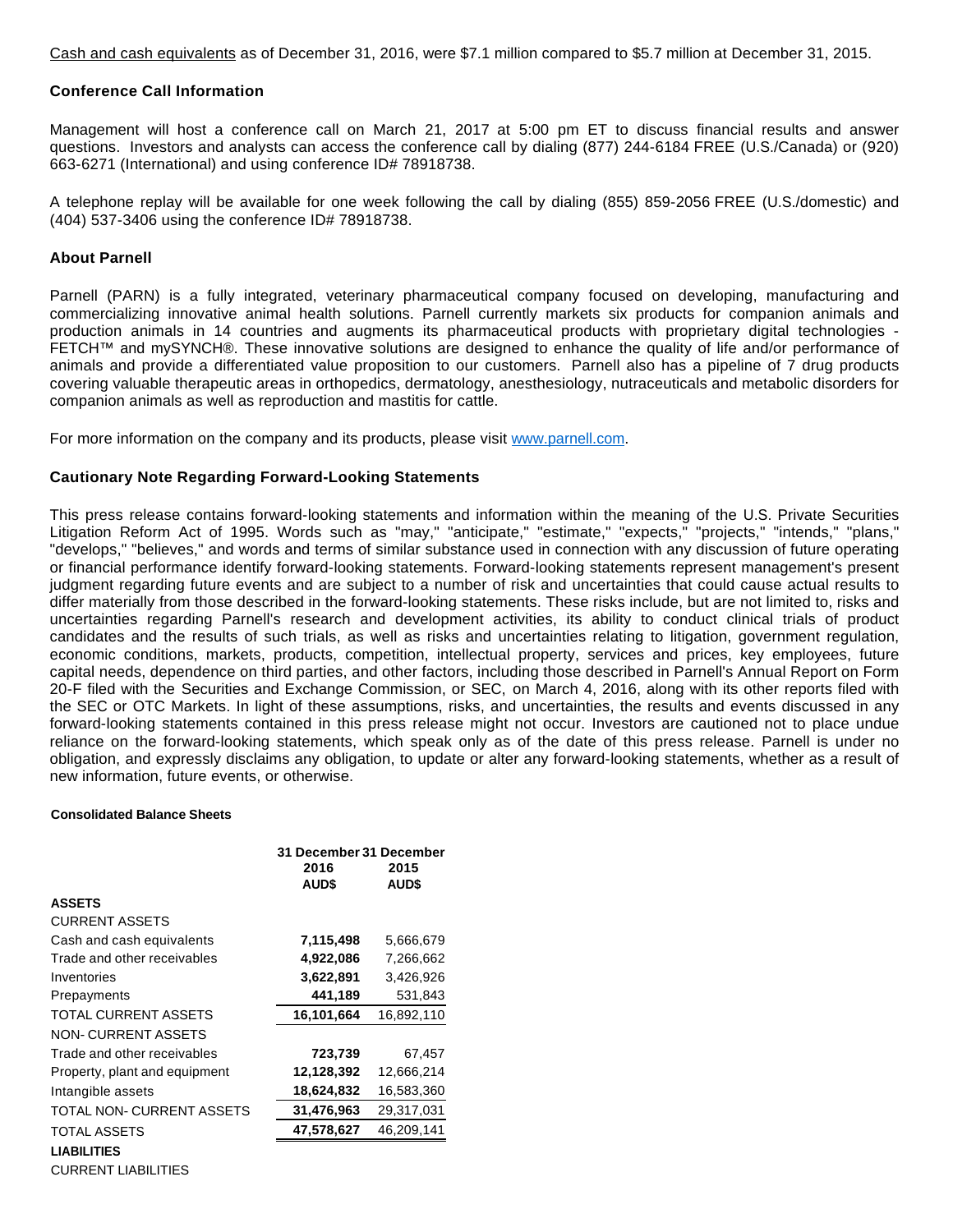| Trade and other payables         | 7,875,987  | 6,780,440  |
|----------------------------------|------------|------------|
| <b>Borrowings</b>                | 10,178     | 3,122,553  |
| Provision for employee benefits  | 623,574    | 438,008    |
| <b>TOTAL CURRENT LIABILITIES</b> | 8,509,739  | 10,341,001 |
| <b>NON-CURRENT LIABILITIES</b>   |            |            |
| Trade and other payables         | 1,087,670  | 1,106,360  |
| <b>Borrowings</b>                | 29,831,992 | 14,353,203 |
| Provision for employee benefits  | 85,528     | 153,781    |
| TOTAL NON-CURRENT LIABILITIES    | 31,005,190 | 15,613,344 |
| <b>TOTAL LIABILITIES</b>         | 39,514,929 | 25,954,345 |
| <b>NET ASSETS</b>                | 8,063,698  | 20,254,796 |

#### **EQUITY**

| 63,522,251 | 55.343.451                        |
|------------|-----------------------------------|
| 3,757,536  | 1.708.388                         |
|            | $(3,942,161)$ $(3,214,558)$       |
|            | $(55, 273, 928)$ $(33, 582, 485)$ |
| 8,063,698  | 20,254,796                        |
|            |                                   |

#### **Consolidated Statement of Loss and Comprehensive Loss**

|                                                                 | 12 months to<br>31 December<br>2016<br>AUD\$ |             | 12 months to<br>31 December<br>2015<br><b>AUD\$</b> |
|-----------------------------------------------------------------|----------------------------------------------|-------------|-----------------------------------------------------|
|                                                                 |                                              |             |                                                     |
| Revenue                                                         | 19,048,651                                   | 13,169,753  |                                                     |
| Other income                                                    | 916,358 6,725,142                            |             |                                                     |
| Cost of goods sold                                              | $(8,977,871)$ $(7,745,865)$                  |             |                                                     |
| Selling and marketing expenses                                  | $(14, 121, 493)$ $(11, 777, 492)$            |             |                                                     |
| Regulatory and research and development expenses                | (1,494,800)                                  | (881,909)   |                                                     |
| Administration expenses                                         | $(13,231,889)$ $(11,940,246)$                |             |                                                     |
| Finance costs                                                   | $(3,821,345)$ $(1,284,802)$                  |             |                                                     |
| Loss before income tax                                          | $(21,682,389)$ $(13,735,419)$                |             |                                                     |
| Income tax expense                                              | (9,054)                                      |             | (2, 113)                                            |
| Loss for the period                                             | $(21,691,443)$ $(13,737,532)$                |             |                                                     |
| Other comprehensive loss, net of income tax                     |                                              |             |                                                     |
| Items that will be reclassified subsequently to profit or loss  |                                              |             |                                                     |
| Foreign currency translation                                    | (727,603)                                    | (1,629,523) |                                                     |
| Other comprehensive loss for the year, net of tax               | (727,603)                                    | (1,629,523) |                                                     |
| Total comprehensive loss for the year                           | $(22,419,046)$ $(15,367,055)$                |             |                                                     |
| Net loss per share                                              | <b>AUD\$</b>                                 |             | AUD\$                                               |
| Net less attributable to common stockholders. Pesig and diluted | <b>14.97\</b>                                |             | (1.02)                                              |

Net loss attributable to common stockholders, Basic and diluted **(1.37)** (1.03)

For more information, contact:

### Parnell Pharmaceuticals Holdings

Robert Joseph, 913-274-2100

#### [robert.joseph@parnell.com](mailto:robert.joseph@parnell.com)